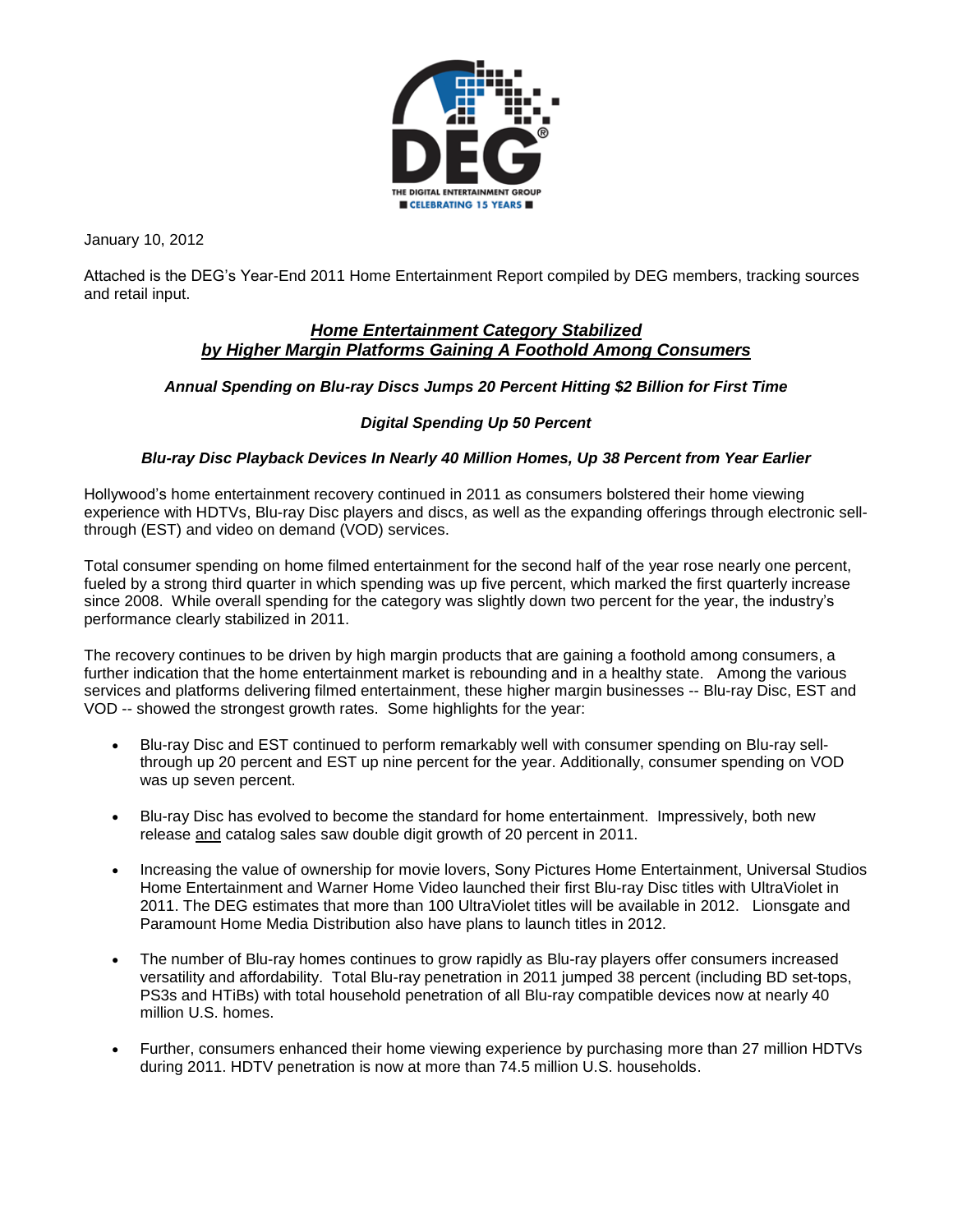

- Consumers continue to show a keen interest in 3D TV, with a dramatic year-over-year increase in titles and unit sales of 3D Blu-ray Discs. Available 3D Blu-ray Disc titles more than tripled in 2011 compared to 2010, growing from 20 to 65, while unit sales increased more than six times in the same period. Some of the major movies now on 3D Blu-ray disc include Avatar, The Lion King, Cars 2, and Pirates of the Caribbean: On Stranger Tides. Source: The Nielsen Company, VideoScan
- The bestselling Blu-ray Disc titles of the year hit major milestones with five titles selling in excess of two million discs. The overall top 10 bestselling home entertainment titles this year, according to Nielsen VideoScan First Alert are:
	- 1. Harry Potter Deathly Hallows, Part 1
	- 2. Harry Potter Deathly Hallows, Part 2
	- 3. Tangled
	- 4. Cars 2
	- 5. Transformers Dark of Moon
	- 6. Bridesmaids
	- 7. Rio
	- 8. The Help
	- 9. Lion King
	- 10. Hangover Part 2

If you would like to discuss the DEG's Year-End 2011 Home Entertainment Report, please contact the DEG.

Regards,

Joanna Sulakhyan Manager DEG: The Digital Entertainment Group 10635 Santa Monica Blvd., Suite 160 Los Angeles, CA 90025 o: 424-248-3814 c: 818-281-8653 www.degonline.org